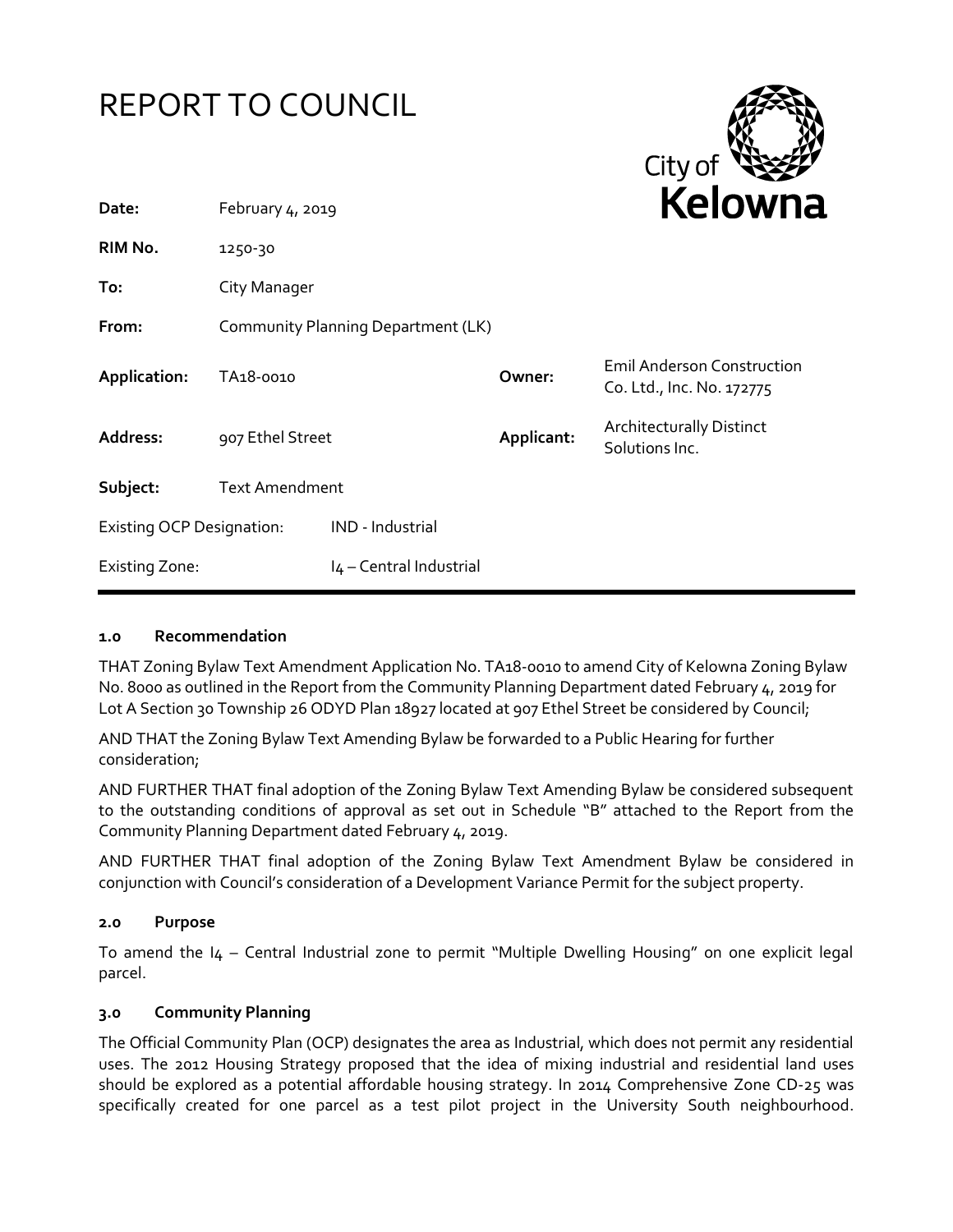Unfortunately, the owner was not able to see this project through and has since sold the site for a more traditional industrial development. The CD zone is not appropriate to use for this project due to the location and scope of the industrial uses that currently exist on the site.

Community Planning staff supports the proposed text amendment to the Zoning Bylaw to allow 'Multiple Dwelling Housing' for this parcel only as a pilot project and not as a permitted use in the entire I4 zone. This north end industrial parcel is in a unique position to provide a transition from the residential neighbourhoods to the northeast and northwest down to the general industrial uses located to the south of the subject site. The property is bounded by roadway on two sides and park land on one side.

Should the proposed text amendment be supported and approved by Council, a Form and Character development permit would be required.

## **4.0 Proposal**

### 4.1 Project Description

The applicant has proposed a multi-phased development which, upon completion, would see 3 mixed used (industrial/ residential) buildings. The first phase (Building A) is proposed on the east side of the site to limit the disruption to the existing industrial tenants. Upon completion of the first building, the owner will relocate their offices to the third floor. The owner has indicated that the dwelling units would be used as employee housing and not for the rental market pool. This will allow staff to evaluate if the project is successful at limiting land use conflicts as it is important to preserve the viability of existing and future industrial operations.

## 4.2 Site Context

#### **Subject Property Map:** 907 Ethel Street